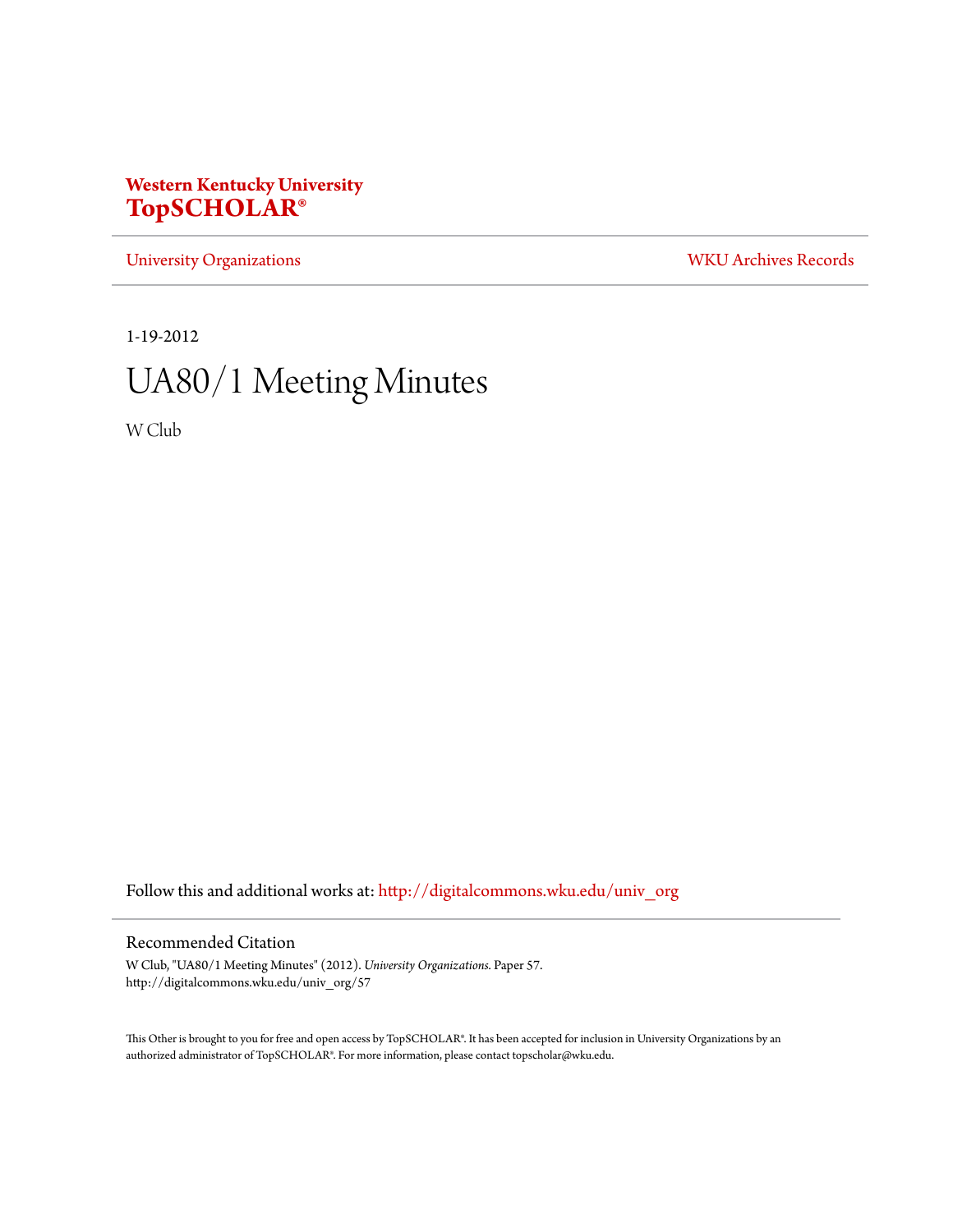#### MINUTES — W-CLUB BOARD OF DIRECTORS MEETING

Meyer Mortgage Company, 8:00 a.m., Thursday, January 19, 2012

In Attendance (12) — Wayne Buah (presiding), Paul Just, Yogi Meadors, Jim Meyer, Mike Montgomery, Bill Moore, Mike Newton, Bill Powell, Bobby Rascoe, Mickey Riggs, Eric Sack, Katy Tinius. Guests: William Skaggs & Brett Riley, Alumni Association.

Not Present (14) — Bryan Baysinger, Tom Bird, Jim Clark, Joe Easterling, Bill Edwards, Jimmy Feix, Butch Gilbert, Pam Herriford, Jerry Humble, Matt Idlett, Jean-Marie Lawson, Donald Smith, Chris Tinius, Yvonne Turner.

-----------------------------------------------------------------

Presentation: Mr. Skaggs & Mr. Riley regarding the details and progress of the Augenstien Alumni Center Fund Raising Project

MINUTES (December Meeting) — APPROVED

TREASURER'S REPORT — Paul Just, reporting for Bill Edwards — membership account: \$27,869.84 ... endowment account: \$32,603.63.

SECRETARY'S REPORT — Paul Just — hope to have newsletter out in late February ... still getting interest from additional donors for Halls of Histlory project

HAF REPORT — Jim Clark — not present

SPORTS REPORT — Pam Herriford — not present ... Just made miscellaneous comments and Powell reported on swimming

#### COMMITTEE REPORTS

• Membership (Bryan Baysinger, chair) — Just reported that membership is up by 12 (280) since December meeting; rather good for this time of the year • Welfare/Recognition (Pam Herriford, chair) — not present • Advancement/Development (Joe Easterling, chair) — not present

#### OLD BUSINESS

• Basketball Hospitality Room — Just has interest from several individuals in providing refreshments for the basketball hospitality room.

• Hilltopper Halls of History — finances have improved considerably and interest from additionals; should be in good shape ... will redo donor wall late in basketball season or in the spring.

• Stewardship for 2011-12 year  $-$  will be getting in touch with Steve Brown at Touchstone Merchandising Group about gifts for 2011-12 members • Membership — planning for 2012-13 need to plan effort early in spring

#### NEW BUSINESS

• Furniture for W-Club Room  $-$  Herriford  $-$  not present ... Just presented info Herriford has gathered about potential furniture from same manufacturer that provided furniture for AD's outer office .... couch, loveseat, armchairs with logo on back; complete with price quote ... discussion: concern on price ... need to coordinate with what we might want to do in stadium hospitality area ... tabled for further discussion and exploration.

MISC.